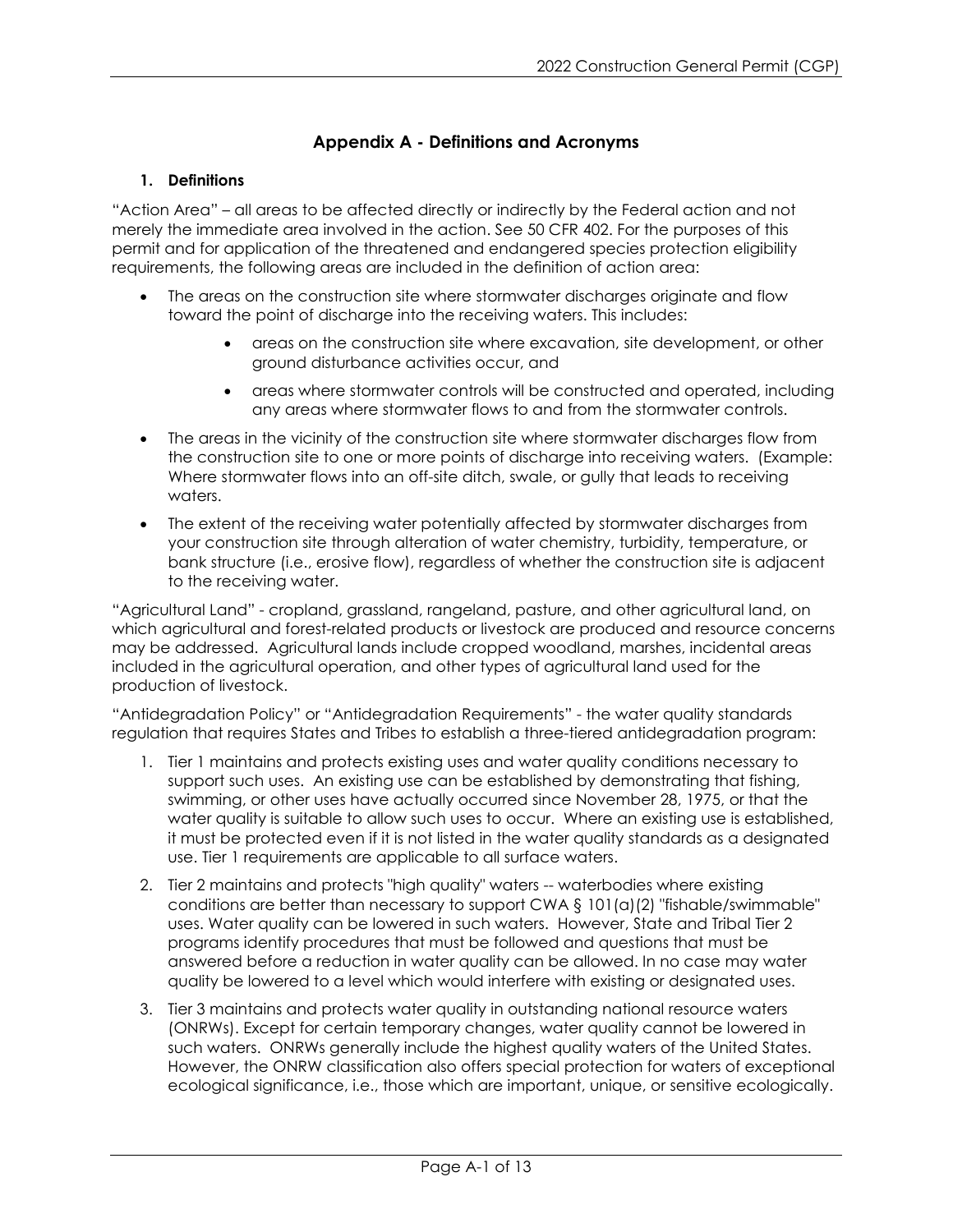Decisions regarding which water bodies qualify to be ONRWs are made by States and authorized Indian Tribes.

"Arid Areas" – areas with an average annual rainfall of 0 to 10 inches. For assistance in determining average annual rainfall in specific locations, refer to the [NOAA National Mapping](https://www.ncdc.noaa.gov/cag/national/mapping)  [webpage \(https://www.ncdc.noaa.gov/cag/national/mapping\)](https://www.ncdc.noaa.gov/cag/national/mapping), the [PRISM Climate Group's](https://prism.oregonstate.edu/explorer/)  [Time Series Values for individual locations \(https://prism.oregonstate.edu/explorer/\)](https://prism.oregonstate.edu/explorer/), or EPA's [US](https://www.epa.gov/enviroatlas)  [EPA EnviroAtlas](https://www.epa.gov/enviroatlas) (https://www.epa.gov/enviroatlas).

"Bank" (e.g., stream bank or river bank) – the rising ground bordering the channel of a water of the U.S.

"Biodegradable" – capable of decomposing under ambient soil conditions into naturally occurring materials over a period of time (e.g., one year).

"Bluff" – a steep headland, promontory, riverbank, or cliff.

"Borrow Areas" – the areas where materials are dug for use as fill, either onsite or off-site.

"Business day" – for the purposes of this permit, a business day is a calendar day on which construction activities will take place.

"Bypass" – the intentional diversion of waste streams from any portion of a treatment facility. See 40 CFR 122.41(m)(1)(i).

"Cationic Treatment Chemical" – polymers, flocculants, or other chemicals that contain an overall positive charge. Among other things, they are used to reduce turbidity in stormwater discharges by chemically bonding to the overall negative charge of suspended silts and other soil materials and causing them to bind together and settle out. Common examples of cationic treatment chemicals are chitosan and cationic PAM.

"Commencement of Construction Activities" – the initial disturbance of soils (or 'breaking ground') associated with clearing, grading, or excavating activities or other construction-related activities (e.g., grubbing; stockpiling of fill material; placement of raw materials at the site).

"Common Plan of Development or Sale" – A contiguous area where multiple separate and distinct construction activities may be taking place at different times on different schedules under one common plan. The "common plan" of development or sale is broadly defined as any announcement or piece of documentation (including a sign, public notice or hearing, sales pitch, advertisement, drawing, permit application, zoning request, computer design, etc.) or physical demarcation (including boundary signs, lot stakes, surveyor markings, etc.) indicating construction activities may occur on a specific plot.

"Construction Activities" – earth-disturbing activities, such as the clearing, grading, and excavation of land, and other construction-related activities (e.g., grubbing; stockpiling of fill material; placement of raw materials at the site) that could lead to the generation of pollutants. Some of the types of pollutants that are typically found at construction sites are:

- sediment;
- nutrients:
- heavy metals;
- pesticides and herbicides;
- oil and grease;
- bacteria and viruses;
- trash, debris, and solids;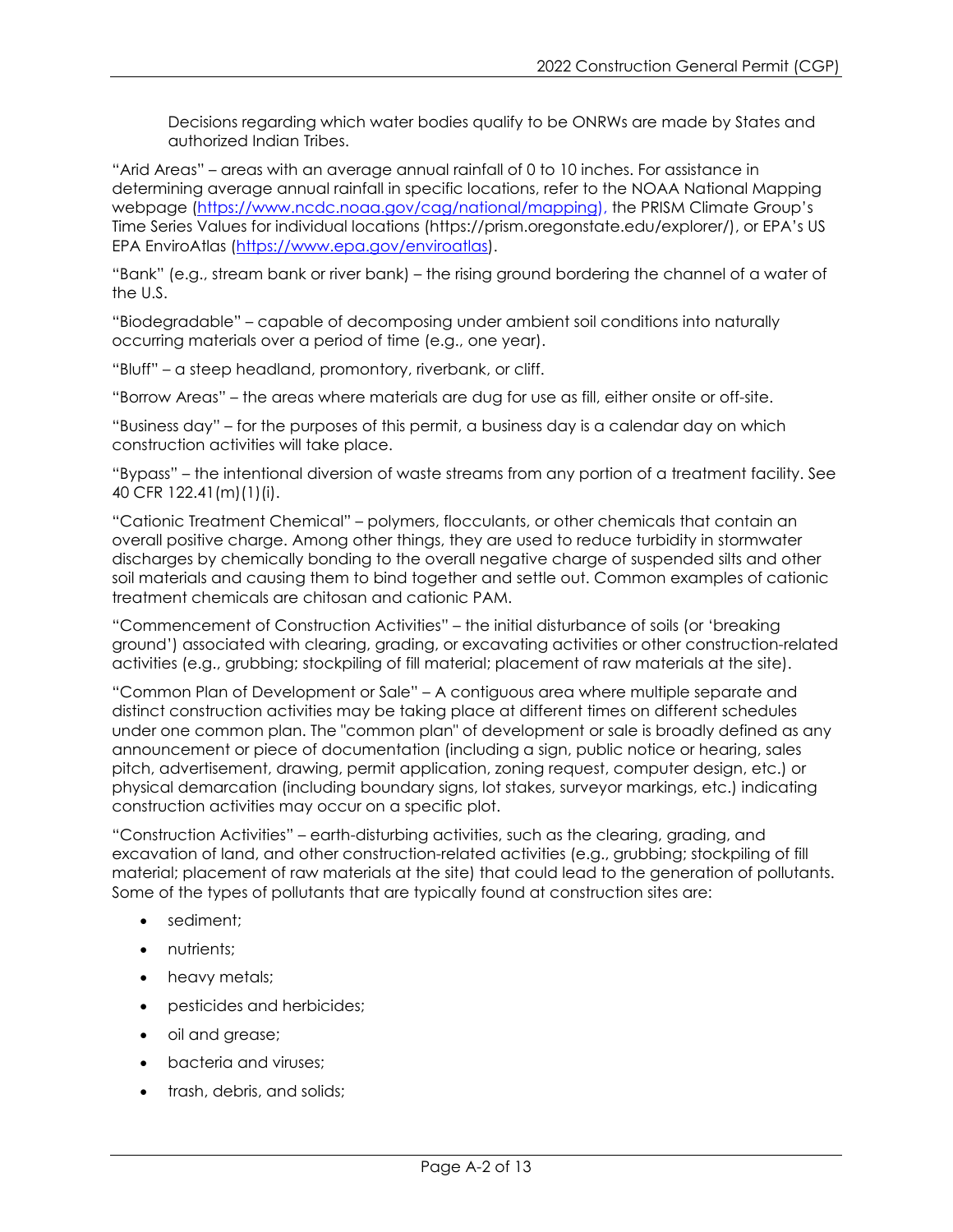- treatment polymers; and
- any other toxic chemicals.

"Construction and Development Effluent Limitations and New Source Performance Standards" (C&D Rule) – as published in 40 CFR § 450, the regulation requiring effluent limitations guidelines (ELGs) and new source performance standards (NSPS) for controlling the discharge of pollutants from construction sites.

"Construction Site" or "Site" – the land or water area where construction activities will occur and where stormwater controls will be installed and maintained. The construction site includes construction support activities, which may be located at a different part of the property from where the primary construction activity will take place, or on a different piece of property altogether.

"Construction Support Activity" – a construction-related activity that specifically supports the construction activity and involves earth disturbance or pollutant-generating activities of its own, and can include activities associated with concrete or asphalt batch plants, equipment staging yards, materials storage areas, excavated material disposal areas, and borrow areas.

"Construction Waste" – discarded material (such as packaging materials; scrap construction materials; masonry products; timber, steel, pipe, and electrical cuttings; plastics; and styrofoam).

"Conveyance Channel" – a temporary or permanent waterway designed and installed to safely convey stormwater flow within and out of a construction site.

"Critical Habitat" – as defined in the Endangered Species Act at 16 U.S.C. 1531 for a threatened or endangered species, (i) the specific areas within the geographical area occupied by the species, at the time it is listed in accordance with the provisions of section 4 of the Endangered Species Act, on which are found those physical or biological features essential to the conservation of the species and which may require special management considerations or protection; and (ii) specific areas outside the geographical area occupied by the species at the time it is listed in accordance with the provisions of section 4 of the Endangered Species Act, upon a determination by the Secretary that such areas are essential for the conservation of the species.

"CWA" – the Clean Water Act or the Federal Water Pollution Control Act, 33 U.S.C. section 1251 et seq.

"Dewatering" – the act of draining accumulated stormwater and/or ground water from building foundations, vaults, and trenches, or other similar points of accumulation. Examples can include, but are not limited to:

- Surface area dewatering: water pumped from disturbed surface areas (e.g., trenches, sumps, excavation pits, or other excavations associated with construction where sediment-laden ground water or surface water/storm inflow must be removed) or from sediment basins or similar impoundments for maintenance or decommissioning purposes.
- Ground water dewatering: water discharged from well development, well pump tests, or pumping of ground water from a construction area. Common methods of ground water dewatering from a construction area include sumps and wells, generally described as follows:
	- Sumps: lowers ground water levels near the construction area. Dewatering using sumps consists of pumping ground water out of a lower collection point(s) typically gravity-fed by local ground water.
	- Wells: drilled wells, including bored/augured, driven, or jetted, which use vacuum or pumping to lower the ground water at greater depths than sumps. The two most common types of wells used for dewatering ground water are: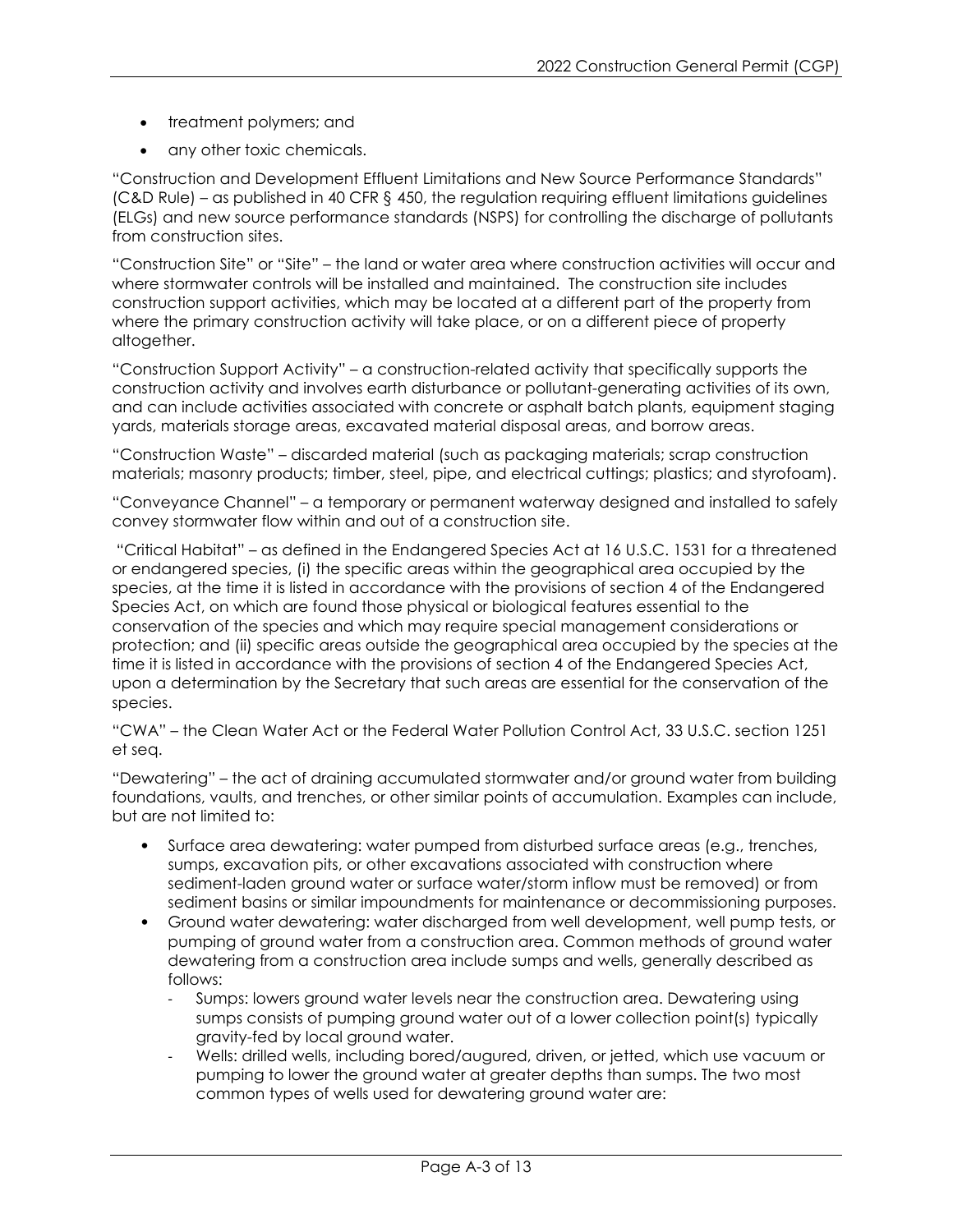- Wellpoints: small-diameter shallow wells which are connected via a header pipe. A pump creates a vacuum in the header pipe.
- Deep Wells: larger-diameter holes, drilled relatively deep (typically greater than 10 feet), pumped by submersible electric pumps.

"Dewatering Water" – as used in this permit, water discharged from dewatering operations.

"Discharge" – when used without qualification, means the "discharge of a pollutant."

"Discharge of a Pollutant" – any addition of any "pollutant" or combination of pollutants to "waters of the United States" from any "point source," or any addition of any pollutant or combination of pollutants to the waters of the "contiguous zone" or the ocean from any point source other than a vessel or other floating craft which is being used as a means of transportation. This includes additions of pollutants into waters of the United States from: surface runoff which is collected or channeled by man; discharges through pipes, sewers, or other conveyances, leading into privately owned treatment works. See 40 CFR 122.2.

"Discharge Point" – for the purposes of this permit, the location where collected and concentrated stormwater flows or dewatering water are discharged from the construction site.

"Discharge-Related Activity" – activities that cause, contribute to, or result in stormwater and allowable non-stormwater point source discharges, and measures such as the siting, construction, and operation of stormwater controls to control, reduce, or prevent pollutants from being discharged.

"Discharge to an Impaired Water" – for the purposes of this permit, a discharge to an impaired water occurs if the first water of the U.S. to which you discharge is identified by a State, Tribe, or EPA pursuant to Section 303(d) of the Clean Water Act as not meeting an applicable water quality standard and (1) requires development of a total maximum daily load (TMDL) (pursuant to section 303(d) of the CWA; or (2) is addressed by an EPA-approved or established TMDL; or (3) is not in either of the above categories but the waterbody is covered by a pollution control program that meets the requirements of 40 CFR 130.7(b)(1). For discharges that enter a storm sewer system prior to discharge, the water of the U.S. to which you discharge is the first water of the U.S. that receives the stormwater discharge from the storm sewer system.

"Domestic Waste" – for the purposes of this permit, typical household trash, garbage or rubbish items generated by construction activities.

"Drainageway" – an open linear depression, whether constructed or natural, that functions for the collection and drainage of surface water.

"Drought-Stricken Area" – for the purposes of this permit, an area in which the National Oceanic and Atmospheric Administration's U.S. Seasonal Drought Outlook indicates for the period during which the construction will occur that any of the following conditions are likely: (1) "Drought to persist or intensify", (2) "Drought ongoing, some improvement", (3) "Drought likely to improve, impacts ease", or (4) "Drought development likely". See

[http://www.cpc.ncep.noaa.gov/products/expert\\_assessment/sdo\\_summary.php.](http://www.cpc.ncep.noaa.gov/products/expert_assessment/sdo_summary.php)

"Earth-Disturbing Activity"– actions taken to alter the existing vegetation and/or underlying soil of a site, such as clearing, grading, site preparation (e.g., excavating, grubbing, cutting, and filling), soil compaction, and movement and stockpiling of top soils.

"Earth-Disturbing Activities Conducted Prior to Active Mining Activities" *–* Consists of two classes of earth-disturbing (i.e., clearing, grading and excavation) activities:

a. activities performed for purposes of mine site preparation, including: cutting new rights of way (except when related to access road construction); providing access to a mine site for vehicles and equipment (except when related to access road construction); other earth disturbances associated with site preparation activities on any areas where active mining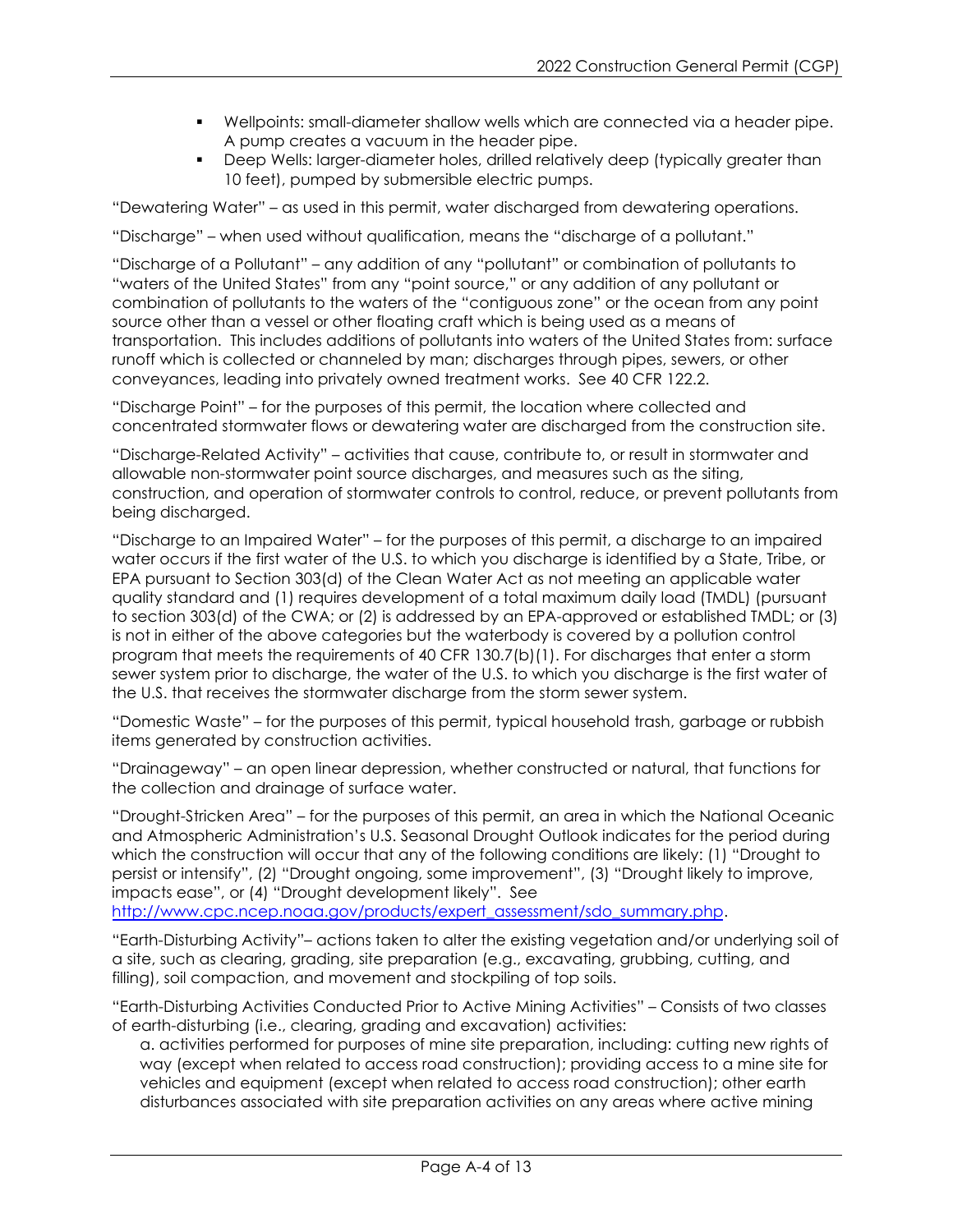activities have not yet commenced (e.g., for heap leach pads, waste rock facilities, tailings impoundments, wastewater treatment plants); and

b. construction of staging areas to prepare for erecting structures such as to house project personnel and equipment, mill buildings, etc., and construction of access roads.

Note: only earth-disturbing activities associated with the construction of staging areas and the construction of access roads conducted prior to active mining (see (b) above) are considered to be "construction" and therefore stormwater discharges from these activities are eligible for coverage under this permit. See Part 1.2.1.b. The activities described in (a) above are not considered to be "construction" and therefore stormwater discharges associated with this activity are not eligible for coverage under this permit.

"Effective Operating Condition" – for the purposes of this permit, a stormwater control is kept in effective operating condition if it has been implemented and maintained in such a manner that it is working as designed to minimize pollutant discharges.

"Effluent Limitations" – for the purposes of this permit, any of the Part 2 or Part 3 requirements.

"Effluent Limitations Guideline" (ELG) – defined in 40 CFR § 122.2 as a regulation published by the Administrator under section 304(b) of the CWA to adopt or revise effluent limitations.

"Eligible" – for the purposes of this permit, refers to stormwater and allowable non-stormwater discharges that are authorized for coverage under this general permit.

"Emergency-Related Project" – a project initiated in response to a public emergency (e.g., mud slides, earthquake, extreme flooding conditions, disruption in essential public services), for which the related work requires immediate authorization to avoid imminent endangerment to human health or the environment, or to reestablish essential public services.

"Endangered Species" – defined in the Endangered Species Act at 16 U.S.C. 1531 as any species which is in danger of extinction throughout all or a significant portion of its range other than a species of the Class Insecta determined by the Secretary to constitute a pest whose protection under the provisions of this Act would present an overwhelming and overriding risk to man.

"Excursion" – a measured value that exceeds a specified limit.

"Existing Site" – a site where construction activities commenced prior to February 16, 2017.

"Exit Points" – any points of egress from the construction site to be used by vehicles and equipment during construction activities.

"Exposed Soils" – for the purposes of this permit, soils that as a result of earth-disturbing activities are left open to the elements.

"Federal Facility" – any buildings, installations, structures, land, public works, equipment, aircraft, vessels, and other vehicles and property, owned by, or constructed or manufactured for the purpose of leasing to, the Federal government.

"Federal Operator" – an entity that meets the definition of "Operator" in this permit and is either any department, agency or instrumentality of the executive, legislative, and judicial branches of the Federal government of the United States, or another entity, such as a private contractor, performing construction activity for any such department, agency, or instrumentality.

"Final Stabilization" – on areas not covered by permanent structures, either (1) uniform, perennial vegetation *(*e.g*., evenly distributed, without large bare areas)* has been established, or for arid or semi-arid areas, will be established that provides 70 percent or more of the cover that is provided by vegetation native to local undisturbed areas, and/or (2) permanent non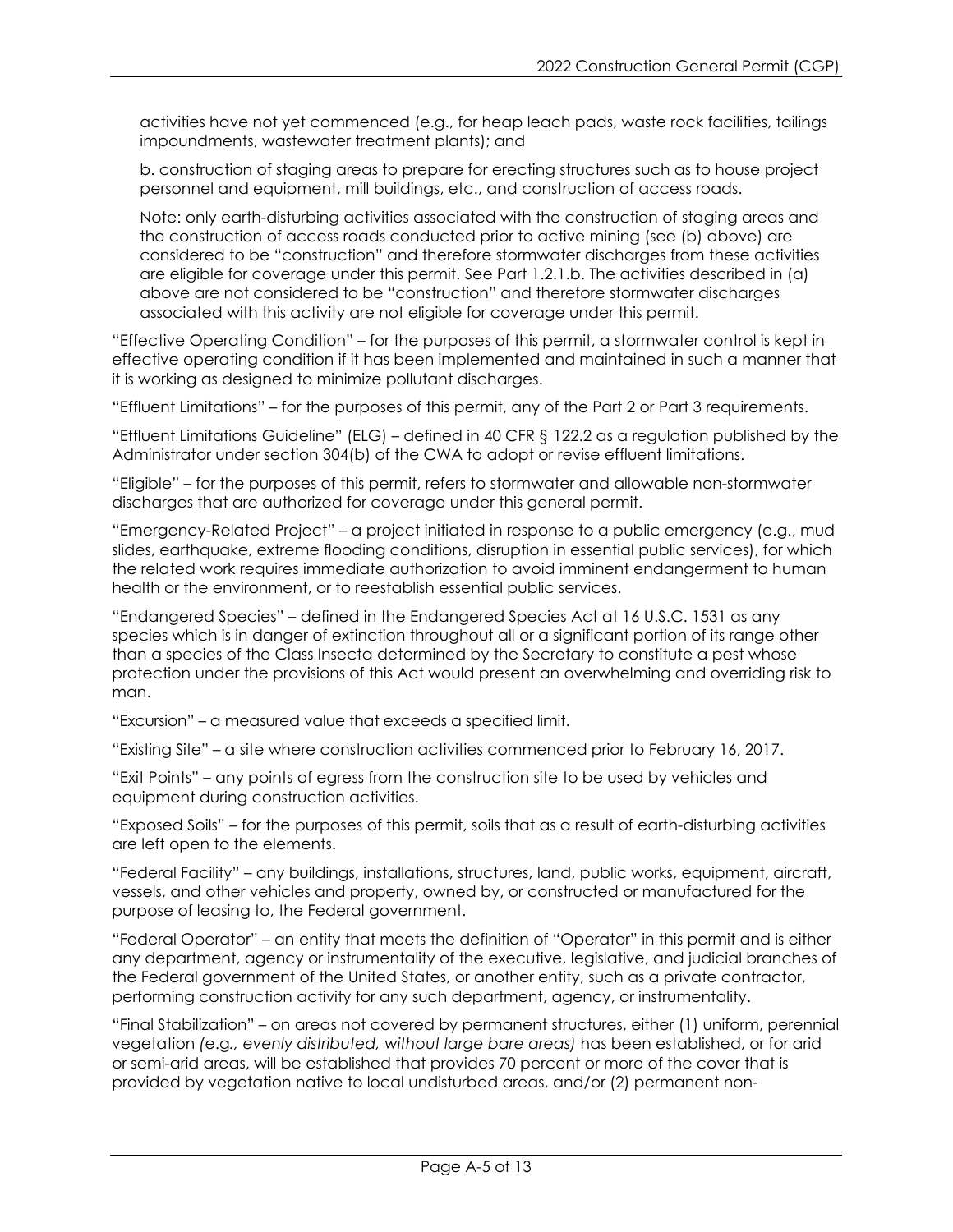vegetative stabilization measures (e.g., riprap, gravel, gabions, and geotextiles) have been implemented to provide effective cover for exposed portions of the site

"General Contractor" – for the purposes of this permit, the primary individual or company solely accountable to perform a contract. The general contractor typically supervises activities, coordinates the use of subcontractors, and is authorized to direct workers at a site to carry out activities required by the permit.

"Hazardous Substances" or "Hazardous or Toxic Waste" – for the purposes of this permit, any liquid, solid, or contained gas that contain properties that are dangerous or potentially harmful to human health or the environment. See also 40 CFR §261.2.

"Historic Property" – as defined in the National Historic Preservation Act regulations, means any prehistoric or historic district, site, building, structure, or object included in, or eligible for inclusion in, the National Register of Historic Places maintained by the Secretary of the Interior. This term includes artifacts, records, and remains that are related to and located within such properties. The term includes properties of traditional religious and cultural importance to an Indian Tribe or Native Hawaiian organization and that meet the National Register criteria.

"Impaired Water"– a water identified by the State, Tribe, or EPA as not meeting an applicable water quality standard and (1) requires development of a TMDL (pursuant to section 303(d) of the CWA; or (2) is addressed by an EPA-approved or established TMDL; or (3) is not in either of the above categories but the waterbody is covered by a pollution control program that meets the requirements of 40 CFR 130.7(b)(1).

"Impervious Surface" – for the purpose of this permit, any land surface with a low or no capacity for soil infiltration including, but not limited to, pavement, sidewalks, parking areas and driveways, packed gravel or soil, or rooftops.

"Indian Country" or "Indian Country Lands" – defined at 40 CFR §122.2 as:

- 1. All land within the limits of any Indian reservation under the jurisdiction of the United States Government, notwithstanding the issuance of any patent, and, including rights-ofway running through the reservation;
- 2. All dependent Indian communities with the borders of the United States whether within the originally or subsequently acquired territory thereof, and whether within or without the limits of a State; and
- 3. All Indian allotments, the Indian titles to which have not been extinguished, including rights-of-ways running through the same.

"Infeasible" – for the purpose of this permit, infeasible means not technologically possible or not economically practicable and achievable in light of best industry practices. EPA notes that it does not intend for any permit requirement to conflict with State water rights law.

"Install" or "Installation" – when used in connection with stormwater controls, to connect or set in position stormwater controls to make them operational.

"Jar test" – a test designed to simulate full-scale coagulation/flocculation/sedimentation water treatment processes by taking into account the possible conditions.

"Landward" – positioned or located away from a waterbody, and towards the land.

"Large Construction Activity" – defined at 40 CFR § 122.26(b)(14)(x) and incorporated here by reference. Large construction activity includes clearing, grading, and excavating resulting in a land disturbance that will disturb equal to or greater than five acres of land or will disturb less than five acres of total land area but is part of a larger common plan of development or sale that will ultimately disturb equal to or greater than five acres. Large construction activity does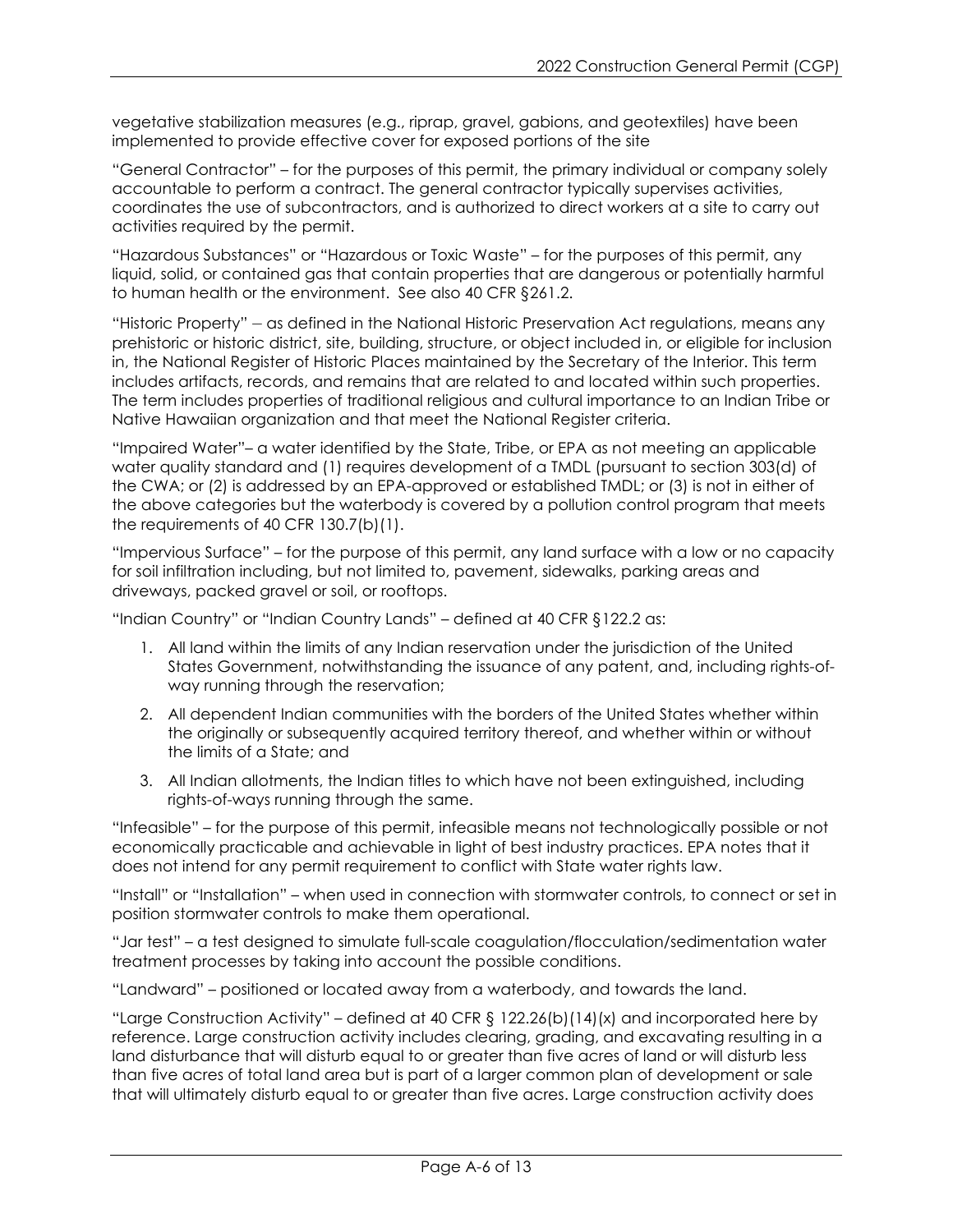not include routine maintenance that is performed to maintain the original line and grade, hydraulic capacity, or original purpose of the site.

"Linear Construction Site" – includes the construction of roads, bridges, conduits, substructures, pipelines, sewer lines, towers, poles, cables, wires, connectors, switching, regulating and transforming equipment and associated ancillary facilities in a long, narrow area.

"Minimize" – to reduce and/or eliminate to the extent achievable using stormwater controls that are technologically available and economically practicable and achievable in light of best industry practices.

"Mining Activity" – for the purposes of this permit, includes mining-related construction activities defined at 40 CFR 122.26(b)(14)(x) and 122.26(b)(15)(i), and active mining activities defined at 40 CFR 122.26(b)(14)(iii). Both of these sub categories of activities include earth-disturbing activities, with the latter also including such activities as: extraction, removal or recovery, and beneficiation of mined material from the earth; removal of overburden and waste rock to expose mineable material; and site reclamation and closure activities.

"Mining Operations" – for the purposes of this permit, mining operations are grouped into two distinct categories, with distinct effluent limits and requirements applicable to each: 1) earthdisturbing activities conducted prior to active mining activities; and 2) active mining activities, which includes reclamation.

"Municipal Separate Storm Sewer System" or "MS4" – defined at 40 CFR §122.26(b)(8) as a conveyance or system of conveyances (including roads with drainage systems, municipal streets, catch basins, curbs, gutters, ditches, manmade channels, or storm drains):

- 1. Owned and operated by a State, city, town, borough, county, parish, district, association, or other public body (created by or pursuant to State law) having jurisdiction over disposal of sewage, industrial wastes, stormwater, or other wastes, including special districts under State law such as a sewer district, flood control district or drainage district, or similar entity, or an Indian Tribe or an authorized Indian Tribal organization, or a designated and approved management agency under section 208 of the CWA that discharges to waters of the United States;
- 2. Designed or used for collecting or conveying stormwater;
- 3. Which is not a combined sewer; and
- 4. Which is not part of a Publicly Owned Treatment Works (POTW) as defined at 40 CFR §122.2.

"National Pollutant Discharge Elimination System" (NPDES) – defined at 40 CFR §122.2 as the national program for issuing, modifying, revoking and reissuing, terminating, monitoring and enforcing permits, and imposing and enforcing pretreatment requirements, under sections 307, 402, 318, and 405 of CWA. The term includes an 'approved program.'

"Native Topsoil" – the uppermost layer of naturally occurring soil for a particular area, and is often rich in organic matter, biological activity, and nutrients.

"Natural Buffer" – for the purposes of this permit, an area of undisturbed natural cover surrounding waters of the United States within which construction activities are restricted. Natural cover includes the vegetation, exposed rock, or barren ground that exists prior to commencement of earth-disturbing activities.

"Natural Vegetation" – vegetation that occurs spontaneously without regular management, maintenance, or species introductions or removals, and that generally has a strong component of native species..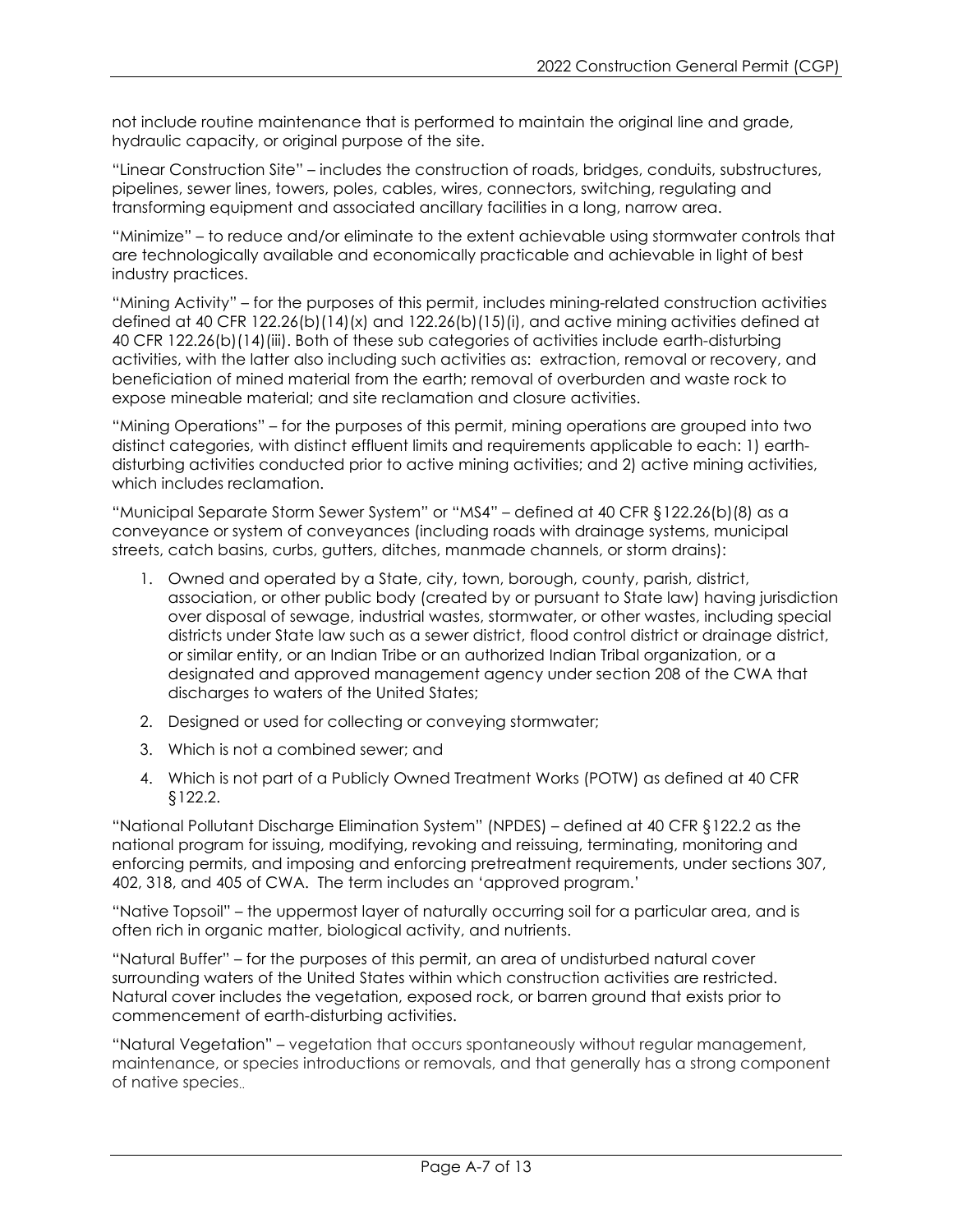"New Operator of a Permitted Site" – an operator that through transfer of ownership and/or operation replaces the operator of an already permitted construction site that is either a "new site" or an "existing site".

"New Site" – a site where construction activities commenced on or after February 16, 2017.

"New Source" – for the purposes of this permit, a construction project that commenced construction activities after February 1, 2010.

"New Source Performance Standards (NSPS)" – for the purposes of this permit, NSPS are technology-based standards that apply to construction sites that are new sources under 40 CFR 450.24.

"Non-Stormwater Discharges" – discharges that do not originate from storm events. They can include, but are not limited to, discharges of process water, air conditioner condensate, noncontact cooling water, vehicle wash water, sanitary wastes, concrete washout water, paint wash water, irrigation water, or pipe testing water.

"Non-Turbid" – a discharge that is free from visual turbidity.

"Notice of Intent" (NOI) – the form (electronic or paper) required for authorization of coverage under the Construction General Permit.

"Notice of Termination" (NOT) – the form (electronic or paper) required for terminating coverage under the Construction General Permit.

"NPDES eReporting Tool" (NeT) – EPA's online system for submitting electronic Construction General Permit forms.

"Operational" – for the purposes of this permit, stormwater controls are made "operational" when they have been installed and implemented, are functioning as designed, and are properly maintained.

"Operator" – for the purposes of this permit and in the context of stormwater discharges associated with construction activity, any party associated with a construction project that meets either of the following two criteria:

- 1. The party has operational control over construction plans and specifications, including the ability to make modifications to those plans and specifications *(*e.g*. in most cases this is the owner of the site)*; or
- 2. The party has day-to-day operational control of those activities at a project that are necessary to ensure compliance with the permit conditions (e.g*., they are authorized to direct workers at a site to carry out activities required by the permit; in most cases this is the general contractor of the project).*

This definition is provided to inform permittees of EPA's interpretation of how the regulatory definitions of "owner or operator" and "facility or activity" are applied to discharges of stormwater associated with construction activity. Subcontractors generally are not considered operators for the purposes of this permit.

"Ordinary High Water Mark" – the line on the shore established by fluctuations of water and indicated by physical characteristics such as a clear, natural line impressed on the bank, shelving, changes in the character of soil, destruction of terrestrial vegetation, and/or the presence of litter and debris.

"Permitting Authority" – for the purposes of this permit, EPA, a Regional Administrator of EPA, or an authorized representative.

"Point(s) of Discharge" – see "Discharge Point."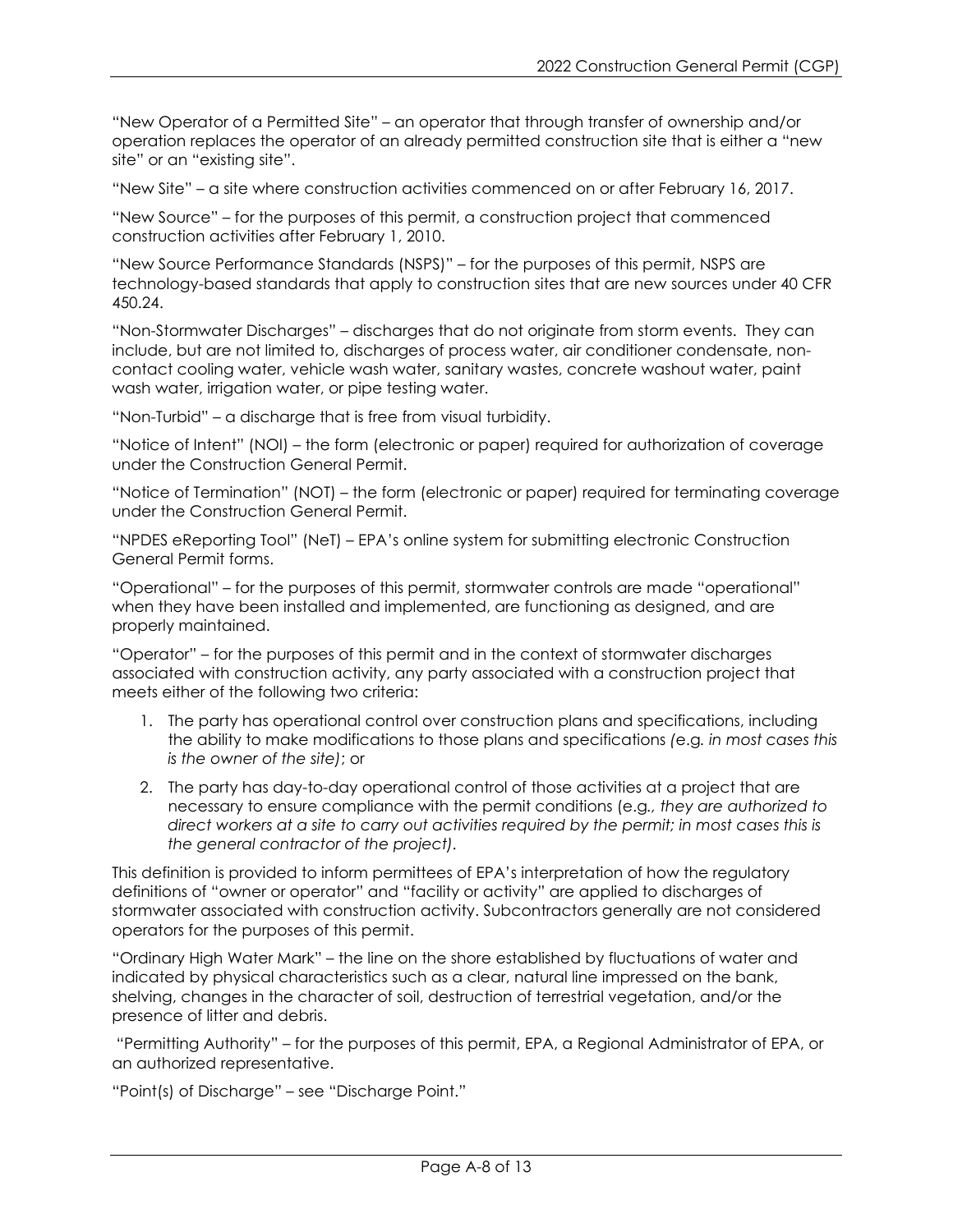"Point Source" – any discernible, confined, and discrete conveyance, including but not limited to, any pipe, ditch, channel, tunnel, conduit, well, discrete fissure, container, rolling stock concentrated animal feeding operation, landfill leachate collection system, vessel or other floating craft from which pollutants are or may be discharged. This term does not include return flows from irrigated agriculture or agricultural stormwater runoff.

"Pollutant" – defined at 40 CFR §122.2. A partial listing from this definition includes: dredged spoil, solid waste, sewage, garbage, sewage sludge, chemical wastes, biological materials, heat, wrecked or discarded equipment, rock, sand, cellar dirt, and industrial or municipal waste.

"Pollution Prevention Controls" – stormwater controls designed to reduce or eliminate the addition of pollutants to construction site discharges through analysis of pollutant sources, implementation of proper handling/disposal practices, employee education, and other actions.

"Polymers" – for the purposes of this permit, coagulants and flocculants used to control erosion on soil or to enhance the sediment removal capabilities of sediment traps or basins. Common construction site polymers include polyacrylamide (PAM), chitosan, alum, polyaluminum chloride, and gypsum.

"Prohibited Discharges" – discharges that are not allowed under this permit, including:

- 1. Wastewater from washout of concrete;
- 2. Wastewater from washout and cleanout of stucco, paint, form release oils, curing compounds and other construction materials;
- 3. Fuels, oils, or other pollutants used in vehicle and equipment operation and maintenance;
- 4. Soaps or solvents used in vehicle and equipment washing;
- 5. Toxic or hazardous substances from a spill or other release; and
- 6. Waste, garbage, floatable debris, construction debris, and sanitary waste.

"Provisionally Covered Under this Permit" – for the purposes of this permit, EPA provides temporary coverage under this permit for emergency-related projects prior to receipt of a complete and accurate NOI. Discharges from earth-disturbing activities associated with the emergency-related projects are subject to the terms and conditions of the permit during the period of temporary coverage.

"Qualified Person" – a person knowledgeable in the principles and practice of erosion and sediment controls and pollution prevention, who possesses the appropriate skills and training to assess conditions at the construction site that could impact stormwater quality, and the appropriate skills and training to assess the effectiveness of any stormwater controls selected and installed to meet the requirements of this permit.

"Receiving Water" – a "Water of the United States" as defined in 40 CFR §122.2 into which the regulated stormwater discharges.

"Run-On" – sources of stormwater that drain from land located upslope or upstream from the regulated site in question.

"Seasonally Dry Period" – a month in which the long-term average total precipitation is less than or equal to 0.5 inches. Refer to EPA's Seasonally Dry Period Locator and supporting maps for assistance in determining whether a site is operating during a seasonally dry period for the area, located at [https://www.epa.gov/npdes/construction-general-permit-resources-tools-and](https://www.epa.gov/npdes/construction-general-permit-resources-tools-and-templates)[templates.](https://www.epa.gov/npdes/construction-general-permit-resources-tools-and-templates)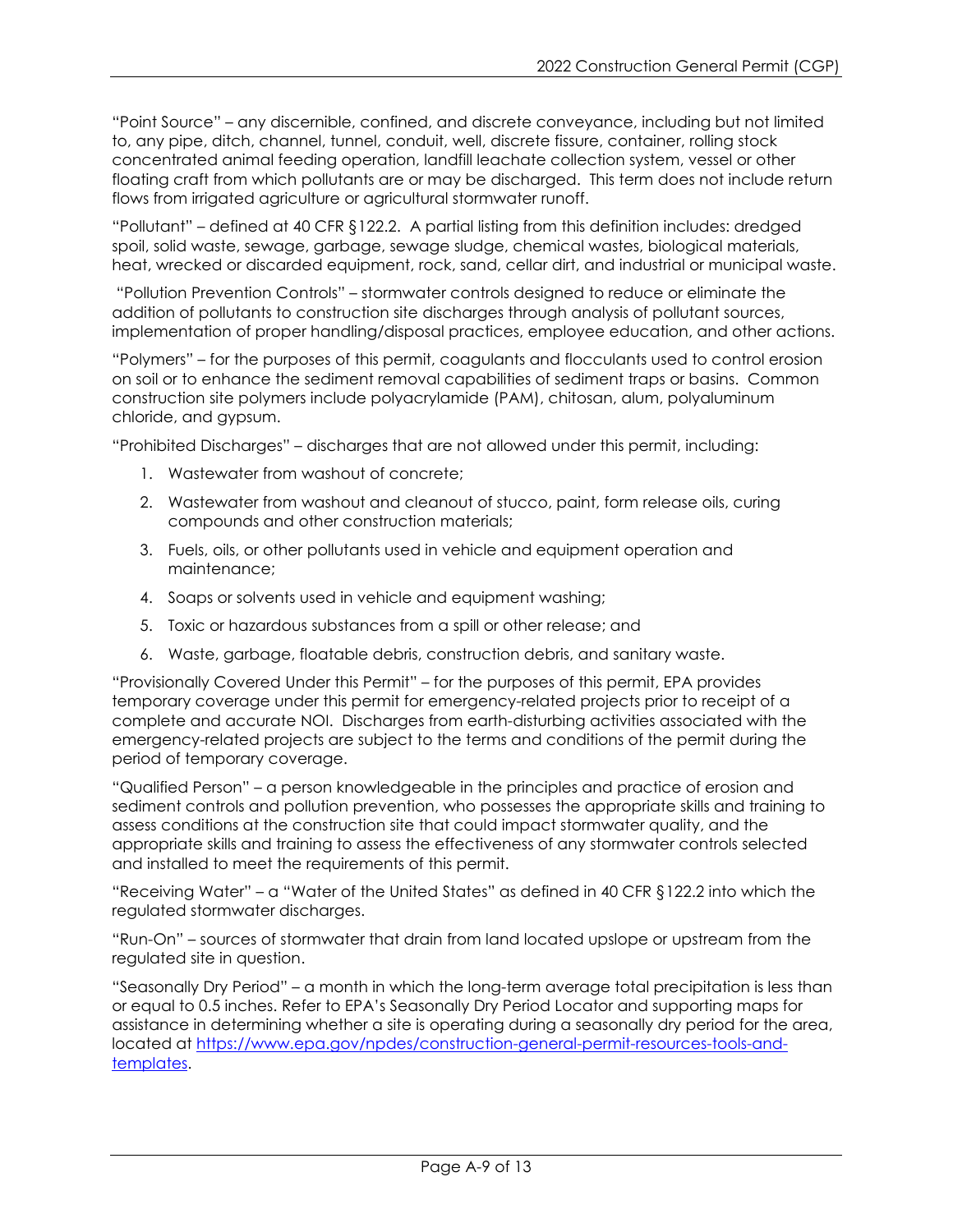"Sediment-Related parameter" – for the purposes of this permit, a pollutant parameter that is closely related to sediment such as turbidity, total suspended solids (TSS), total suspended sediment, transparency, sedimentation, and siltation.

"Semi-Arid Areas" – areas with an average annual rainfall of 10 to 20 inches. For assistance in determining average annual rainfall in specific locations, refer to the [NOAA National Mapping](https://www.ncdc.noaa.gov/cag/national/mapping)  [webpage](https://www.ncdc.noaa.gov/cag/national/mapping) [\(https://www.ncdc.noaa.gov/cag/national/mapping\)](https://www.ncdc.noaa.gov/cag/national/mapping), the [PRISM Climate Group's](https://prism.oregonstate.edu/explorer/)  [Time Series Values for individual locations](https://prism.oregonstate.edu/explorer/) [\(https://prism.oregonstate.edu/explorer/\)](https://prism.oregonstate.edu/explorer/), or EPA's US [EPA EnviroAtlas](https://www.epa.gov/enviroatlas) (https://www.epa.gov/enviroatlas).

"Shared Control" - for the purposes of this permit, a stormwater control, such as a sediment basin or pond, used by two or more operators that is installed and maintained for the purpose of minimizing and controlling pollutant discharges from a construction site with multiple operators associated with a common plan of development or sale. Any operators that are contributing stormwater from their construction activities to a shared control are considered to rely upon a shared control.

"Small Construction Activity" – defined at 40 CFR §122.26(b)(15) and incorporated here by reference. A small construction activity includes clearing, grading, and excavating resulting in a land disturbance that will disturb equal to or greater than one (1) acre and less than five (5) acres of land or will disturb less than one (1) acre of total land area but is part of a larger common plan of development or sale that will ultimately disturb equal to or greater than one (1) acre and less than five (5) acres. Small construction activity does not include routine maintenance that is performed to maintain the original line and grade, hydraulic capacity, or original purpose of the site.

"Small Residential Lot" – for the purpose of this permit, a lot being developed for residential purposes that will disturb less than 1 acre of land, but is part of a larger residential project that will ultimately disturb greater than or equal to 1 acre.

"Snowmelt" – the conversion of snow into overland stormwater and ground water flow as a result of warmer temperatures.

"Spill" – for the purpose of this permit, the release of a hazardous or toxic substance from its container or containment.

"Stabilization" – the use of vegetative and/or non-vegetative cover to prevent erosion and sediment loss in areas exposed through the construction process.

"Steep Slopes" – where a State, Tribe, local government, or industry technical manual (e.g., stormwater BMP manual) has defined what is to be considered a "steep slope", this permit's definition automatically adopts that definition. Where no such definition exists, steep slopes are automatically defined as those that are 15 percent or greater in grade.

"Storm Sewer System" – a conveyance or system of conveyances (including roads with drainage systems, municipal streets, catch basins, curbs, gutters, ditches, manmade channels, or storm drains) designed or used for collecting or conveying stormwater.

"Stormwater" – stormwater runoff, snowmelt runoff, and surface runoff and drainage.

"Stormwater Control" - refers to any best management practice or other method (including narrative effluent limitations) used to prevent or reduce the discharge of pollutants to waters of the United States.

"Stormwater Discharge Associated with Construction Activity" – as used in this permit, a discharge of pollutants in stormwater to waters of the United States from areas where earthdisturbing activities (e.g., clearing, grubbing, grading, or excavation) occur, or where construction materials or equipment storage or maintenance (e.g., fill piles, borrow area,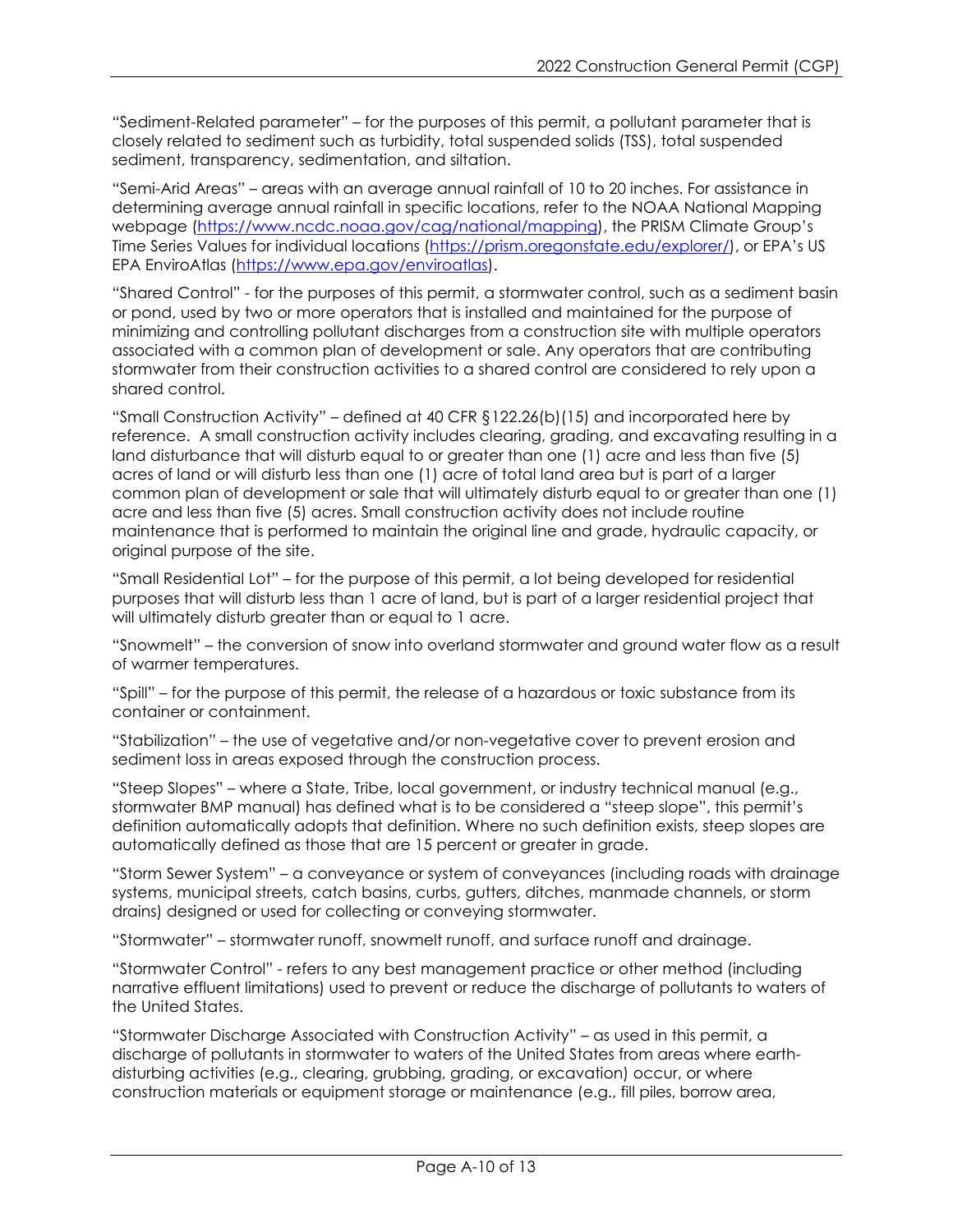concrete truck chute washdown, fueling), or other industrial stormwater directly related to the construction process (e.g., concrete or asphalt batch plants), are located.

"Stormwater Inlet" – a structure placed below grade to conduct water used to collect stormwater runoff for conveyance purposes.

"Stormwater Team" – the group of individuals responsible for oversight of the development and modifications of the SWPPP, and oversight of compliance with the permit requirements. The individuals on the "Stormwater Team" must be identified in the SWPPP.

"Storm Event" – a precipitation event that results in a measurable amount of precipitation.

"Storm Sewer" – a system of pipes (separate from sanitary sewers) that carries stormwater runoff from buildings and land surfaces.

"Subcontractor" – for the purposes of this permit, an individual or company that takes a portion of a contract from the general contractor or from another subcontractor.

"SWPPP" (Stormwater Pollution Prevention Plan) – a site-specific, written document that, among other things: (1) identifies potential sources of stormwater pollution at the construction site; (2) describes stormwater controls to reduce or eliminate pollutants in stormwater discharges from the construction site; and (3) identifies procedures the operator will implement to comply with the terms and conditions of this general permit.

"Temporary Stabilization" – a condition where exposed soils or disturbed areas are provided temporary vegetative and/or non-vegetative protective cover to prevent erosion and sediment loss. Temporary stabilization may include temporary seeding, geotextiles, mulches, and other techniques to reduce or eliminate erosion until either final stabilization can be achieved or until further construction activities take place to re-disturb this area.

"Thawing Conditions" – for the purposes of this permit, thawing conditions are expected based on the historical likelihood of two or more days with daytime temperatures greater than 32˚F. This date can be determined by looking at historical weather data. Note: the estimation of thawing conditions is for planning purposes only. During construction the permittee will be required to conduct site inspections based upon actual conditions (i.e., if thawing conditions occur sooner than expected, the permittee will be required to conduct inspections at the regular frequency).

"Threatened Species" – defined in the Endangered Species Act at 16 U.S.C. 1531 as any species which is likely to become an endangered species within the foreseeable future throughout all or a significant portion of its range.

"Tier 2 Waters" – for antidegradation purposes, pursuant to 40 CFR 131.12(a)(2), those waters that are characterized as having water quality that exceeds the levels necessary to support propagation of fish, shellfish, and wildlife and recreation in and on the water.

"Tier 2.5 Waters" – for antidegradation purposes, those waters designated by States or Tribes as requiring a level of protection equal to and above that given to Tier 2 waters, but less than that given Tier 3 waters. Some States have special requirements for these waters.

"Tier 3 Waters" – for antidegradation purposes, pursuant to 40 CFR 131.12(a)(3), Tier 3 waters are identified by States as having high quality waters constituting an Outstanding National Resource Water (ONRW), such as waters of National Parks and State Parks, wildlife refuges, and waters of exceptional recreational or ecological significance.

"Total Maximum Daily Load" or "TMDL" – the sum of the individual wasteload allocations (WLAs) for point sources and load allocations (LAs) for nonpoint sources and natural background. If receiving water has only one point source discharger, the TMDL is the sum of that point source WLA plus the LAs for any nonpoint sources of pollution and natural background sources,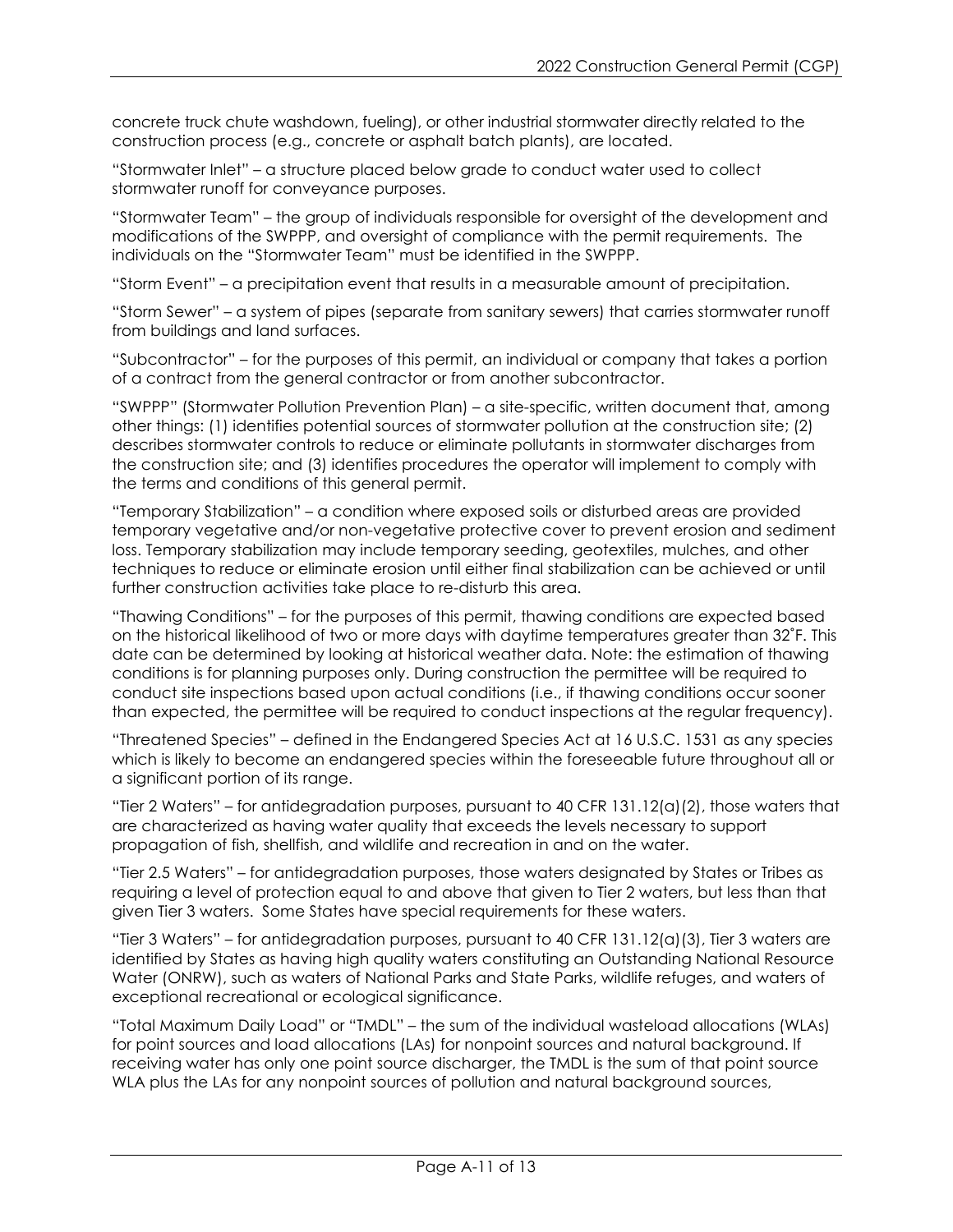tributaries, or adjacent segments. TMDLs can be expressed in terms of mass per time, toxicity, or other appropriate measure.

"Toxic Waste" – see "Hazardous Substances."

"Treatment Chemicals" – polymers, flocculants, or other chemicals used to reduce turbidity in stormwater.

"Turbidity" – a condition of water quality characterized by the presence of suspended solids and/or organic material.

"Uncontaminated Discharge" – in the context of authorized non-stormwater discharges, a discharge that meets applicable water quality standards.

"Upland" – the dry land area above and 'landward' of the ordinary high water mark.

"Upset" – Upset means an exceptional incident in which there is unintentional and temporary noncompliance with technology based permit effluent limitations because of factors beyond your reasonable control. An upset does not include noncompliance to the extent caused by operational error, improperly designed treatment facilities, inadequate treatment facilities, lack of preventive maintenance, or careless or improper operation. See 40 CFR 122.41(n)(1).

"Visual Turbidity" – for the purposes of this permit, visual turbidity is present when there is a sediment plume in the discharge or the discharge appears cloudy, opaque, or has a visible contrast that can be visually identified by an observer.

"Water-Dependent Structures" – structures or facilities that are required to be located directly adjacent to a waterbody or wetland, such as a marina, pier, boat ramp, etc.

"Water Quality Standards" – defined in 40 CFR § 131.3, and are provisions of State (including Tribal) or Federal law which consist of a designated use or uses for the waters of the United States, water quality criteria for such waters based upon such uses, and an antidegradation policy to protect high-quality waters. Water quality standards protect the public health or welfare, enhance the quality of water and serve the purposes of the Act.

"Waters of the United States" – see definition at 40 CFR 122.2.

"Wetland" – those areas that are inundated or saturated by surface or ground water at a frequency and duration sufficient to support, and that under normal circumstances do support, a prevalence of vegetation typically adapted for life in saturated soil conditions. Wetlands generally include swamps, marshes, bogs, and similar areas. On-site evaluations are typically required to confirm the presence and boundaries of wetlands.

## **2. Acronyms**

ACHP – Advisory Council on Historic Preservation

- BMP Best Management Practice
- CBI Confidential Business Information
- CGP Construction General Permit
- CFR Code of Federal Regulations
- CWA Clean Water Act
- CZMA Coastal Zone Management Act
- ECHO EPA Enforcement and Compliance History Online
- ELG Effluent Limitations Guideline